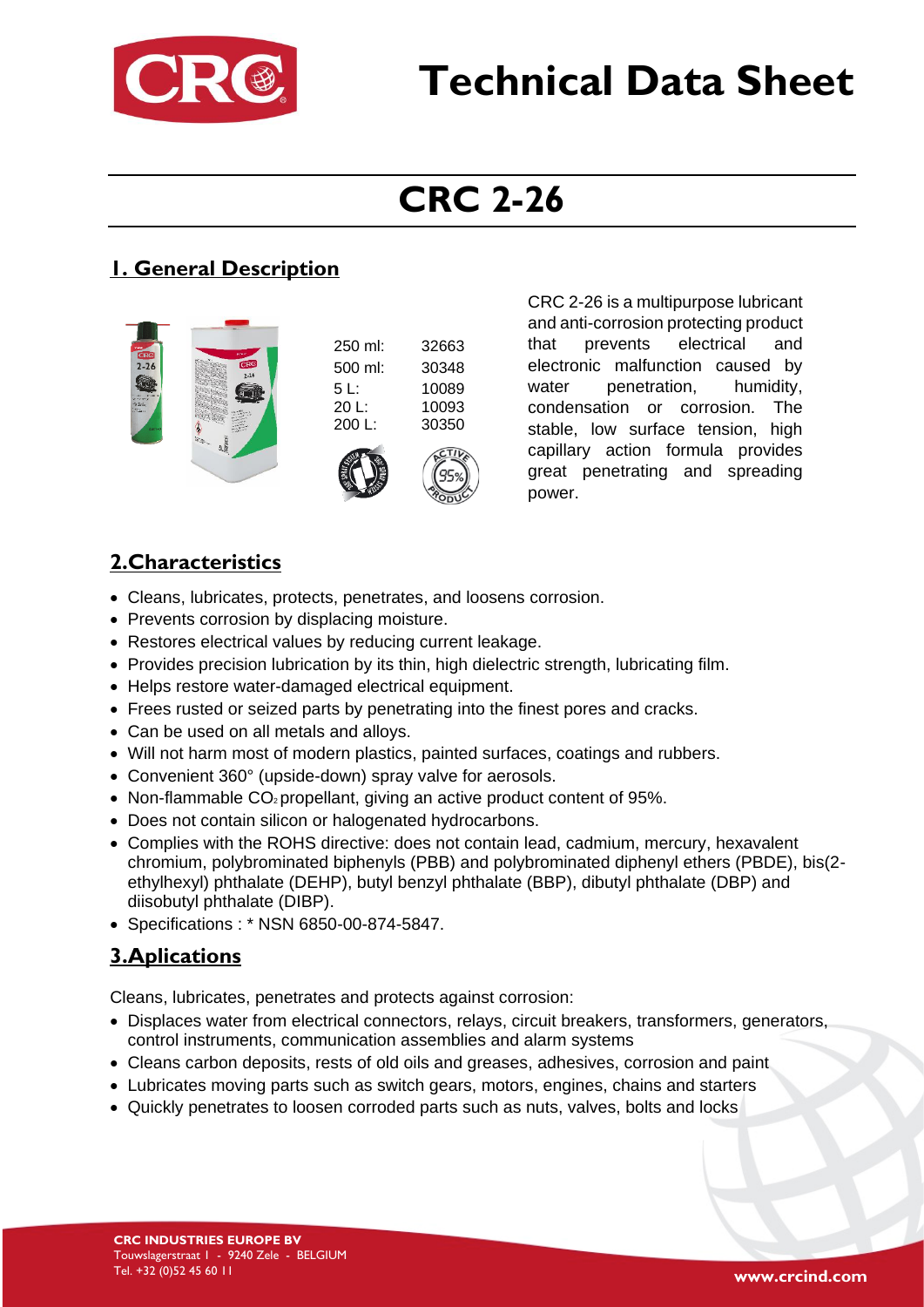

# **Technical Data Sheet**

## **CRC 2-26**

#### **4.Instructions**

- Clean the surface with CRC Lectra Clean II, before applying.
- Spray light even coat to protect surfaces and to seal out moisture.
- Apply liberally to loosen rusted/seized parts; full penetration may require several hours.
- To displace water, spray wet surfaces until run-off is clear and moisture free.
- When possible, dip water damaged equipment in CRC 2-26; agitate while submerged; remove and allow draining. A detailed "CRC water damage restoration" procedure is available upon request.
- For application of CRC 2-26 in dipping baths, customers should take care to stir from time to time (to distribute small amounts of deposits) and to prevent excessive evaporation of solvent. When stable emulsions have been formed, the bath should be emptied and cleaned, and the product replaced.
- Do not use on energized equipment; allow solvent to evaporate before energising.
- Use CRC Contact Cleaner Plus on fine electronics

#### **5. TYPICAL PRODUCT DATA (without propellant)**

Appearance:  $\qquad \qquad$  Appearance: Smell: **Smell:**  $\qquad \qquad$  : Soft Freezing point in the same state of the state of the state of the state of the state of the state of the state of the state of the state of the state of the state of the state of the state of the state of the state of the Flash point (closed cup)  $\qquad \qquad \qquad \qquad$  :> 70°C Dynamic viscosity (@ 20°C) 3.4 mPa.s Specific gravity (@ 20°C) :0.8- 0.9 Ultimate film thickness ( $@$  20°C, after a 24 hr spread) :2.10<sup>-6</sup>m (2 $\mu$ m) Maximum expected coverage ( $@$  20 $°C$ , after a 24 hr spread) Operating temperature :120°C (150°C short time) ISO 6270-2 (humidity) :96 h Kauri Butanol value : 28 IP 178/61 B (Water displacement) :pass ASTM D 2783 (Falex EP test welding) :160 kg ASTM 4172 (Average scar diameter) :0,60 - 0,70 mm at RT Compatible with most materials Acetal, Neoprene, Rubber, Polyphenyl ether (PPE),

:60 to 100  $m^2/l$ . Including: Polycarbonate (PC), Teflon, Viton, Stainless steel, Galvanized steel, Copper, Brass, Magnesium, Nickel, Aluminum,Tin plates, Titanium, Zinc, Polyurethane (PUR and PU), High Density Polyethylene (HDPE), Polyvinyl chloride (PVC), Acrylonitrile butadiene styrene (ABS) and Polysulfone (PSU).

*A safety data sheet (MSDS) according to EC Regulation N° 1907/2006 Art.31 and amendments is available for all CRC products.*